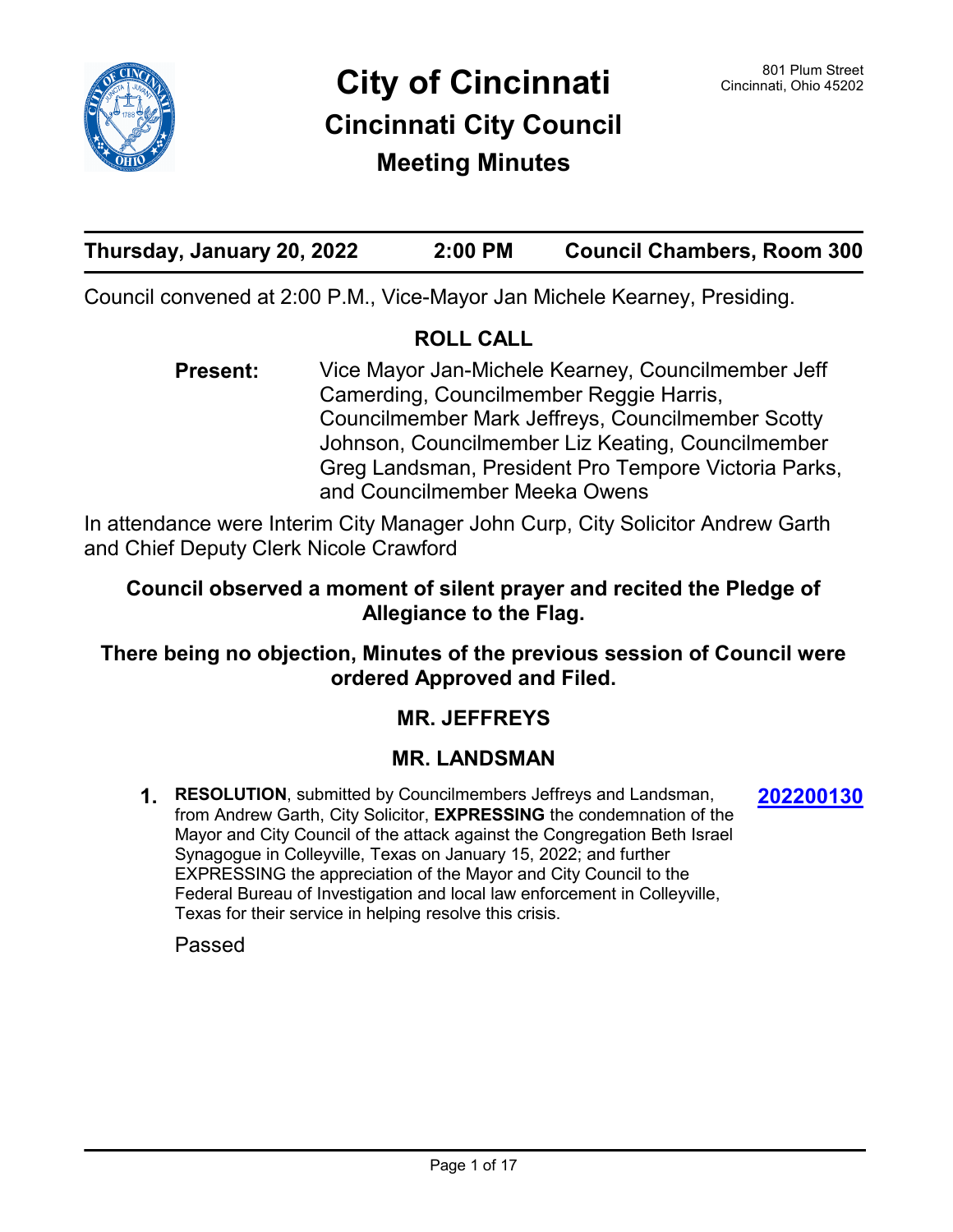| Yes: | <b>Vice Mayor Kearney</b>          |
|------|------------------------------------|
|      | <b>Councilmember Camerding</b>     |
|      | <b>Councilmember Harris</b>        |
|      | <b>Councilmember Jeffreys</b>      |
|      | Councilmember Johnson              |
|      | <b>Councilmember Keating</b>       |
|      | Councilmember Landsman             |
|      | <b>President Pro Tempore Parks</b> |
|      | <b>Councilmember Owens</b>         |
|      | Enactment No: 0003-2022            |

### **MS. PARKS**

**2. RESOLUTION**, submitted by Councilmember Parks, **RECOGNIZING** the month of January as "Human Trafficking Awareness and Prevention Month"; and further URGING all Cincinnatians to do their part to end this heinous crime against humanity by being educated about the forms, signs, and consequences of human trafficking.

Passed

- **Yes:**
- Vice Mayor Kearney Councilmember Camerding Councilmember Harris Councilmember Jeffreys Councilmember Johnson Councilmember Keating Councilmember Landsman President Pro Tempore Parks Councilmember Owens Enactment No: 0004-2022

## **MR. JEFFREYS**

## **MS. OWENS**

**3. MOTION**, submitted by Councilmembers Jeffreys and Owens, **WE MOVE** that, the Administration provide a report within thirty (30) days on the cost, design, and feasibility of alternative designs for curb extensions (bump-outs) based on inspiration from other cities. The Administration shall take into consideration a variety of tools and materials including, but not limited to concrete barriers, bollards, planters, and reflective paint. (STATEMENT ATTACHED)

Referred to Climate, Environment & Infrastructure Committee

**4. MOTION**, submitted by Councilmembers Jeffreys and Owens, **WE MOVE** that, the Administration provide an initial report within sixty (60) days outlining the specific expenses associated the GCWW rate increase pursuant to ordinance number 248-2021 authorized by Council on June **[202200118](http://cincinnatioh.legistar.com/gateway.aspx?m=l&id=/matter.aspx?key=7151)**

**[202200101](http://cincinnatioh.legistar.com/gateway.aspx?m=l&id=/matter.aspx?key=7140)**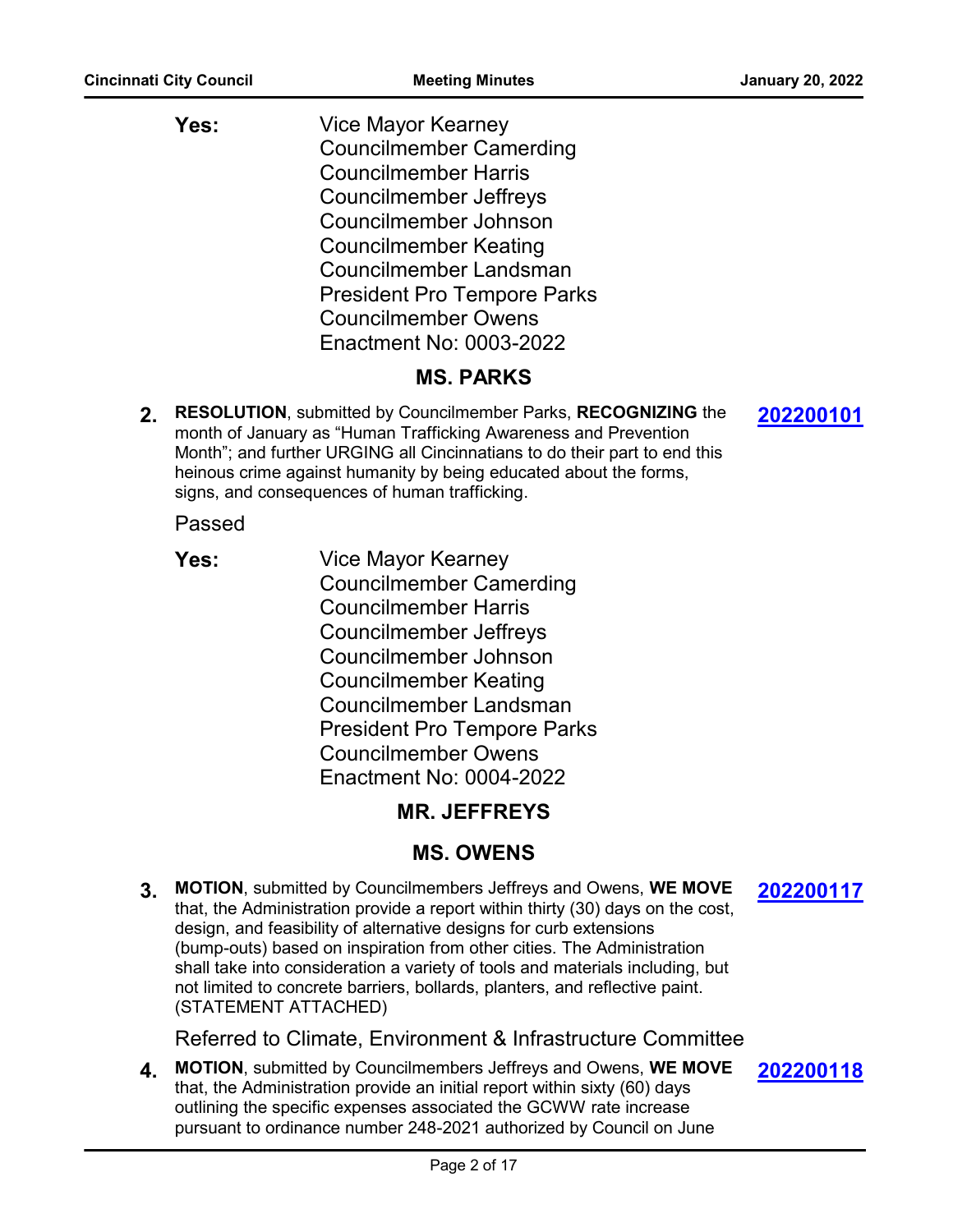23, 2021; **WE FURTHER MOVE** that, in that initial report it outline the plan to apply for applicable federal dollars associated with lead pipe replacement including but not limited to federal dollars that may be available through the Bipartisan Infrastructure Law passed by Congress on November 15, 2021; WE FURTHER MOVE that, in that initial report the Administration include information on the feasibility and legality of reducing the corresponding rate increase as well as providing rate payers with a credit for any fees that have already been paid based on the potential receipt of those federal dollars received; WE FURTHER MOVE that, the Administration report back within sixty (60) days of the federal funds being secured to Council with specific plans for giving rate payers a credit for the fees already paid associated with lead pipe reduction and a plan for adjusting their future rate based on the receipt of these federal funds. (STATEMENT ATTACHED)

Referred to Budget & Finance Committee

### **MR. LANDSMAN**

**5. MOTION**, submitted by Councilmembers Landsman, Owens, Parks and Vice Mayor Kearney, **WE MOVE** that the Administration conduct a report into the feasibility of implementing the following recommendations from the Urban League on improving civic and voter engagement. (BALANCE ON FILE IN THE CLERK'S OFFICE) (STATEMENT ATTACHED).

Referred to Healthy Neighborhoods Committee

## **CITY MANAGER**

**6. REPORT,** dated 1/20/2022 submitted by Paula Boggs Muething, City Manager, on a communication from the State of Ohio, Division of Liquor Control, advising of a permit application for CINCY CORK 2 LLC, 1833 Sycamore Street, Cincinnati, Ohio 45202. (#1495181, D1, D2, TRANSFER) [Objections: NONE]

Filed

**7. ORDINANCE** submitted by Paula Boggs Muething, City Manager, on 1/20/2022, **MODIFYING** Section 401-96, "Leakages," of Chapter 401, "Water Works," of the Cincinnati Municipal Code to allow adjustments to water charges made in accordance with the Greater Cincinnati Water Works' Leak Adjustment Program as an exception to the prohibition against reducing water charges due to leaks.

Referred to Budget & Finance Committee

**8. ORDINANCE (EMERGENCY**) submitted by Paula Boggs Muething, City Manager, on 1/20/2022, **AUTHORIZING** an appropriation reduction in the amount of \$5,410,414 from American Rescue Plan grant project account no. 469x101xARP052, "FY 2021 Restricted Funds Revenue Replacement," for the purpose of reducing the appropriation by the amount allocated as revenue replacement to Parking System Facilities Fund 102 and Convention Center Fund 103; AUTHORIZING an appropriation reduction in the amount of **[202200108](http://cincinnatioh.legistar.com/gateway.aspx?m=l&id=/matter.aspx?key=7141)**

**[202200084](http://cincinnatioh.legistar.com/gateway.aspx?m=l&id=/matter.aspx?key=7130)**

**[202200085](http://cincinnatioh.legistar.com/gateway.aspx?m=l&id=/matter.aspx?key=7131)**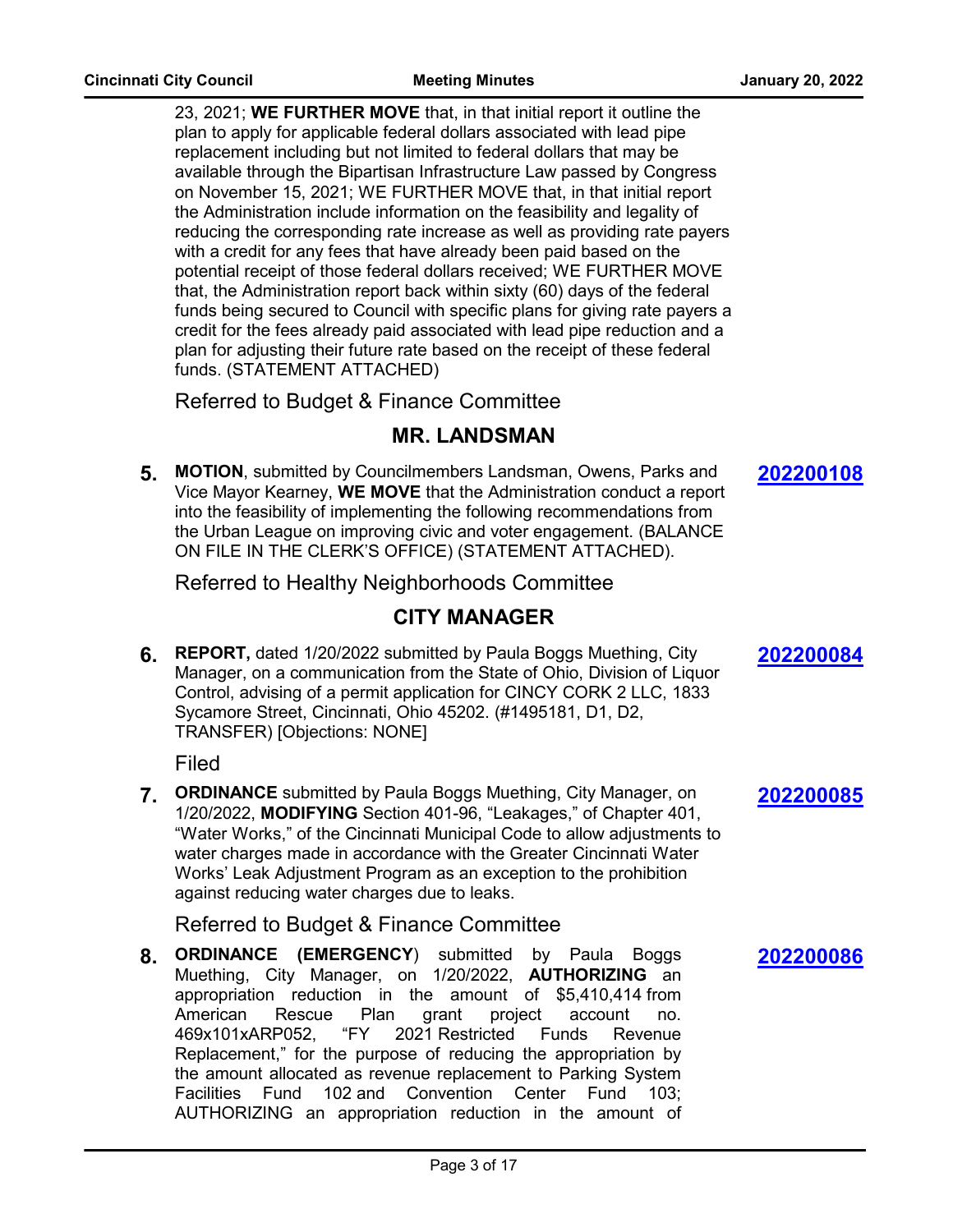\$9,975,375 from American Rescue Plan grant project account no. 469x101xARP100, "Funding for Health Centers," for the purpose of reducing the appropriation to reflect these funds as revenue to Health Network Fund 446 based upon guidance promulgated by the Health Resources and Services Administration in the United States Department of Health and Human Services; and AUTHORIZING an appropriation reduction in the amount of \$6,874,938.50 from American Rescue Plan grant project account no. 469x101xARP050, "FY 2021 COVID Expenses," for the purpose of realigning available resources with eligible health related and support program expenses based upon guidance promulgated by the United States Department of the Treasury.

Referred to Budget & Finance Committee

**9. ORDINANCE** submitted by Paula Boggs Muething, City Manager, on 1/20/2022, **AUTHORIZING** the City Manager to accept and deposit a donation in the amount of \$125,000 from the Cincinnati Park Board Commissioners' Fund into Fund No. 430, "Parks Private Endowment and Donations," for the purpose of providing resources for the removal and replacement of the fence at the Geier Esplanade located at Madison Road and Markbreit Avenue ("Geier Esplanade"); ESTABLISHING new capital improvement program project account no. 980x203x222023, "Geier Esplanade Fence Replacement," for the purpose of providing resources for the removal and replacement of the fence at the Geier Esplanade; and further AUTHORIZING the transfer and appropriation of \$125,000 from the unappropriated surplus of Fund No. 430, "Parks Private Endowment and Donations," to newly established capital improvement program project account no. 980x203x222023, "Geier Esplanade Fence Replacement."

Referred to Budget & Finance Committee

**10. ORDINANCE (EMERGENCY)** submitted by Paula Boggs Muething, City Manager, on 1/20/2022, **AUTHORIZING** the City Manager to accept and appropriate a donation totaling \$400,000 from the Cincinnati Park Board Commissioners' Fund for the purpose of purchasing horticultural supplies, executing maintenance contracts, providing staff reimbursements, acquiring Krohn Conservatory's gift shop inventory, and providing resources for other vital costs associated with running the City's parks; and AUTHORIZING the Finance Director to deposit the funds into Parks Private Endowment and Donations Fund 430.

Referred to Budget & Finance Committee

**11. ORDINANCE (EMERGENCY)** submitted by Paula Boggs Muething, City Manager, on 1/20/2022, **AMENDING** Ordinance No. 0174-2021 to increase the amount of compensation to be paid to the City by the State of Ohio, Department of Transportation for the purchase of certain interests in real property located adjacent to Interstate 75 in the Central Business District and West End neighborhood of Cincinnati in connection with transportation improvement project HAM 75 - 00.22.

Referred to Climate, Environment & Infrastructure Committee

**[202200087](http://cincinnatioh.legistar.com/gateway.aspx?m=l&id=/matter.aspx?key=7133)**

### **[202200088](http://cincinnatioh.legistar.com/gateway.aspx?m=l&id=/matter.aspx?key=7134)**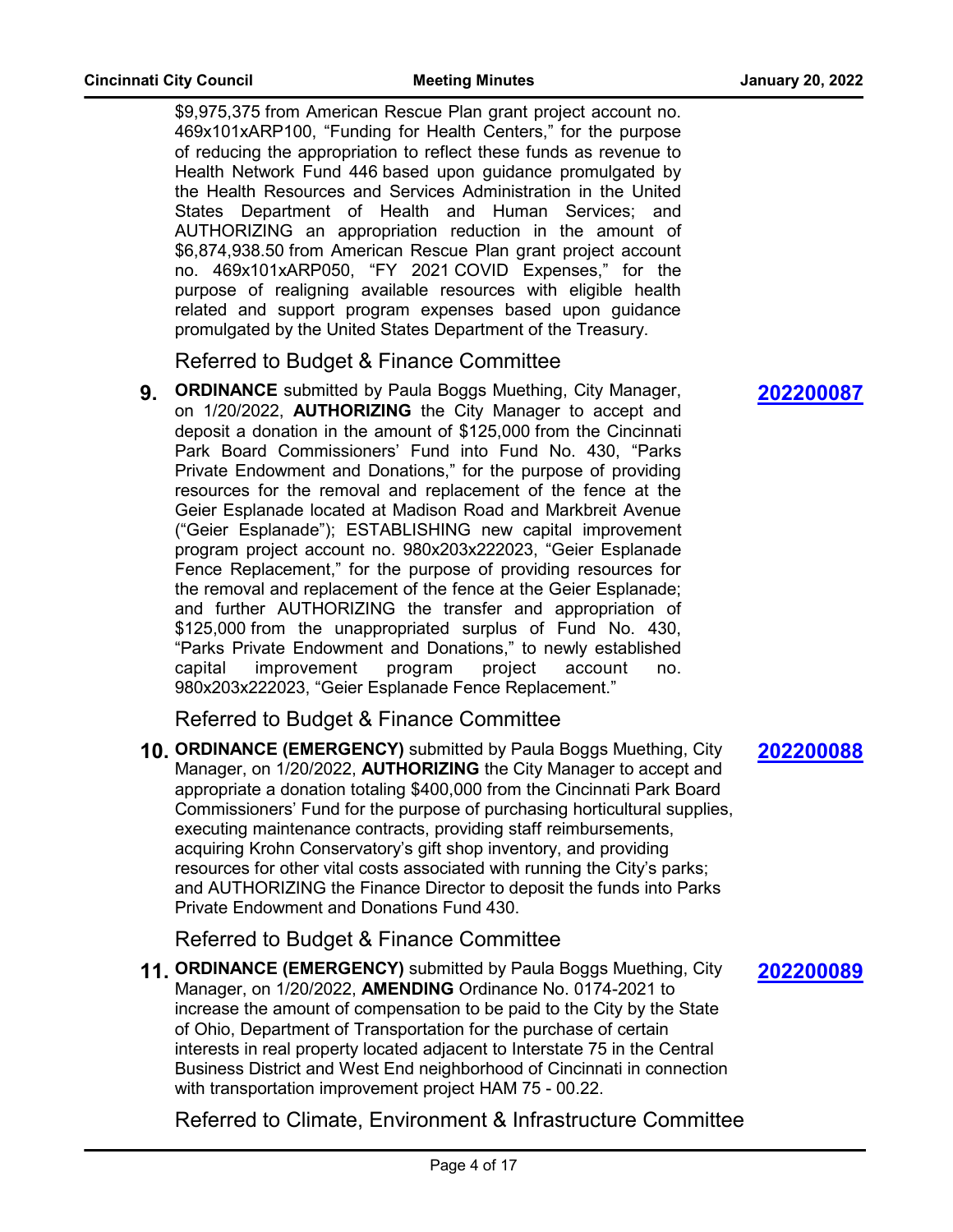| 12. ORDINANCE (EMERGENCY) submitted by Paula Boggs Muething, City<br>Manager, on 1/20/2022, AUTHORIZING the payment of \$6,249 from the<br>Cincinnati Recreation Commission General Fund operating budget<br>account no. 050x199x4940x7267x199Q876 as a moral obligation to<br>National Background Check, LLC for services provided to the City related<br>to the provision of a background check system.                                                                                                                                                                                                                                                                                                                                                                          | 202200090 |
|------------------------------------------------------------------------------------------------------------------------------------------------------------------------------------------------------------------------------------------------------------------------------------------------------------------------------------------------------------------------------------------------------------------------------------------------------------------------------------------------------------------------------------------------------------------------------------------------------------------------------------------------------------------------------------------------------------------------------------------------------------------------------------|-----------|
| Referred to Budget & Finance Committee                                                                                                                                                                                                                                                                                                                                                                                                                                                                                                                                                                                                                                                                                                                                             |           |
| 13. ORDINANCE submitted by Paula Boggs Muething, City Manager, on<br>1/20/2022, AMENDING the official zoning map of the City of Cincinnati to<br>rezone the real property located at 115-125 W. McMillan Street and<br>124-142 Lyon Street in the CUF neighborhood from the CC-M,<br>"Commercial Community-Mixed," and RMX, "Residential Mixed,' zoning<br>districts to Planned Development District No. 92, "Gateway Lofts."                                                                                                                                                                                                                                                                                                                                                      | 202200091 |
| Referred to Equitable Growth & Housing Committee                                                                                                                                                                                                                                                                                                                                                                                                                                                                                                                                                                                                                                                                                                                                   |           |
| 14. ORDINANCE submitted by Paula Boggs Muething, City Manager, on<br>1/20/2022, AUTHORIZING the real property located at 932 McPherson<br>Avenue in the East Price Hill neighborhood to be developed and used as<br>a two-family dwelling NOTWITHSTANDING the use limitations in Chapter<br>1403, "Single Family Districts," of the Cincinnati Municipal Code and any<br>other applicable zoning regulations that would prevent the property's<br>development and use as a two-family dwelling.                                                                                                                                                                                                                                                                                    | 202200092 |
| Referred to Equitable Growth & Housing Committee                                                                                                                                                                                                                                                                                                                                                                                                                                                                                                                                                                                                                                                                                                                                   |           |
| 15. RESOLUTION (LEGISLATIVE) (EMERGENCY) submitted by Paula<br>Boggs Muething, City Manager, on 1/20/2022, DECLARING the necessity<br>of repairs to certain sidewalks, associated sidewalk spaces, curbs, and<br>gutters in the Northside neighborhood and the necessity of assessing<br>abutting properties to recover the cost of such repairs in accordance with<br>Ohio Revised Code Chapter 729 and Cincinnati Municipal Code Chapter<br>721.                                                                                                                                                                                                                                                                                                                                 | 202200093 |
| Referred to Budget & Finance Committee                                                                                                                                                                                                                                                                                                                                                                                                                                                                                                                                                                                                                                                                                                                                             |           |
| 16. ORDINANCE (EMERGENCY) submitted by Paula Boggs Muething, City<br>Manager, on 1/20/2022 AUTHORIZING the City Manager to execute a<br>Development Agreement with 7 West 7th Property LLC, pertaining to the<br>development and construction of residential rental units on floors 8-21 of<br>the building on property located at 7 W. 7th Street in the Central Business<br>District of Cincinnati, and providing for City assistance to the project in the<br>form of a rebate of a portion of the service payments in lieu of taxes<br>imposed in connection with a proposed 30-year property tax exemption<br>for improvements pursuant to Ohio Revised Code Section 5709.41,<br>subject to the passage by Council of a separate ordinance authorizing<br>such tax exemption. | 202200113 |
| Referred to Budget & Finance Committee                                                                                                                                                                                                                                                                                                                                                                                                                                                                                                                                                                                                                                                                                                                                             |           |

**17. ORDINANCE** submitted by Paula Boggs Muething, City Manager, on 1/20/2022, **DESIGNATING** the existing building located on the real property commonly known as 4122 Glenway Avenue in the West Price Hill neighborhood as a local historic landmark.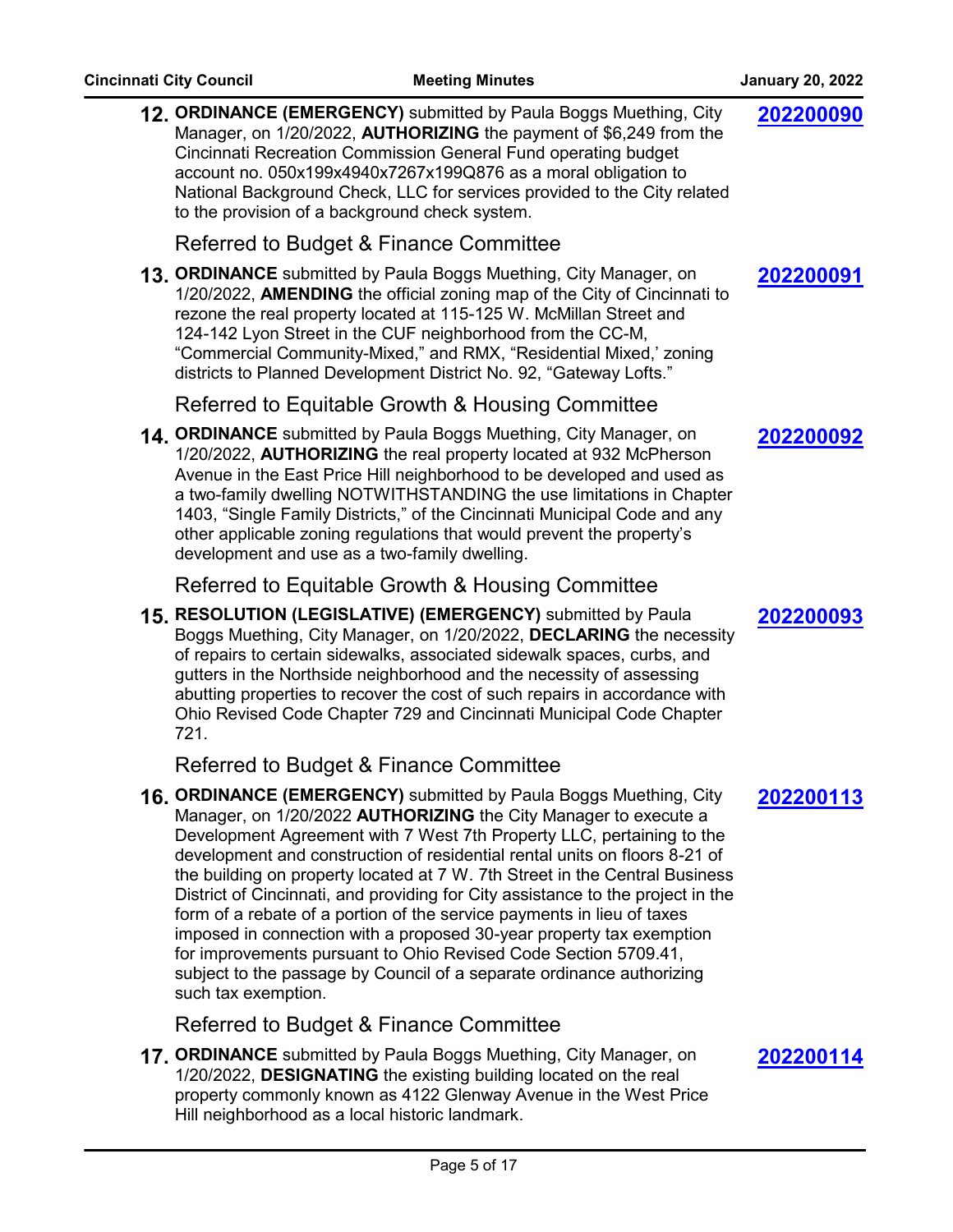| Referred to Equitable Growth & Housing Committee                                                                                                                                                                                        |           |
|-----------------------------------------------------------------------------------------------------------------------------------------------------------------------------------------------------------------------------------------|-----------|
| 18. REPORT, dated 1/20/2022, submitted by Paula Boggs Muething, City<br>Manager, regarding Finance and Budget Monitoring Report for the Period<br>Ending September 30, 2021                                                             | 202200120 |
| Referred to Budget & Finance Committee                                                                                                                                                                                                  |           |
| 19. REPORT, dated 1/20/2022, submitted by Paula Boggs Muething, City<br>Manager, regarding Finance and Budget Monitoring Report for the<br>Period Ending October 31, 2021.                                                              | 202200122 |
| Referred to Budget & Finance Committee                                                                                                                                                                                                  |           |
| <b>CLERK OF COUNCIL</b>                                                                                                                                                                                                                 |           |
| 20. REGISTRATION, submitted by the Clerk of Council from Legislative<br>Agent Anna Sesler, Senior Advisor, Government Strategies Group, 700<br>Walnut Street, Suite 450, Cincinnati, Ohio 45202. (BETHANY HOUSE<br>SERVICES)            | 202200109 |
| Filed                                                                                                                                                                                                                                   |           |
| 21. REGISTRATION, submitted by the Clerk of Council from Legislative<br>Agent Anna Sesler, Senior Advisor, Government Strategies Group, 700<br>Walnut Street, Suite 450, Cincinnati, Ohio 45202. (MORTAR<br>CINCINNATI)                 | 202200110 |
| Filed                                                                                                                                                                                                                                   |           |
| 22. REGISTRATION, submitted by the Clerk of Council from Legislative<br>Agent Anna Sesler, Senior Advisor, Government Strategies Group, 700<br>Walnut Street, Suite 450, Cincinnati, Ohio 45202. (CARACOLE)                             | 202200111 |
| Filed                                                                                                                                                                                                                                   |           |
| 23. REGISTRATION, submitted by the Clerk of Council from Legislative<br>Agent Anna Sesler, Senior Advisor, Government Strategies Group, 700<br>Walnut Street, Suite 450, Cincinnati, Ohio 45202.<br>(BOYS&GIRLSCLUBOFGREATERCINCINNATI) | 202200112 |
| Filed                                                                                                                                                                                                                                   |           |
| <b>BUDGET AND FINANCE COMMITTEE</b>                                                                                                                                                                                                     |           |
| 24 ORDINANCE (EMERGENCY) submitted by Paula Boggs<br>Muething, City Manager, on 1/12/2022, AMENDING Ordinance                                                                                                                           | 202200051 |

No. 079-2021 to change the funding purpose of a pending grant application with the Ohio Department of Public Safety, Office of Criminal Justice Services, from "building renovations" to "supplies and equipment," in support of the Crime Gun Intelligence Center.

### Passed Emergency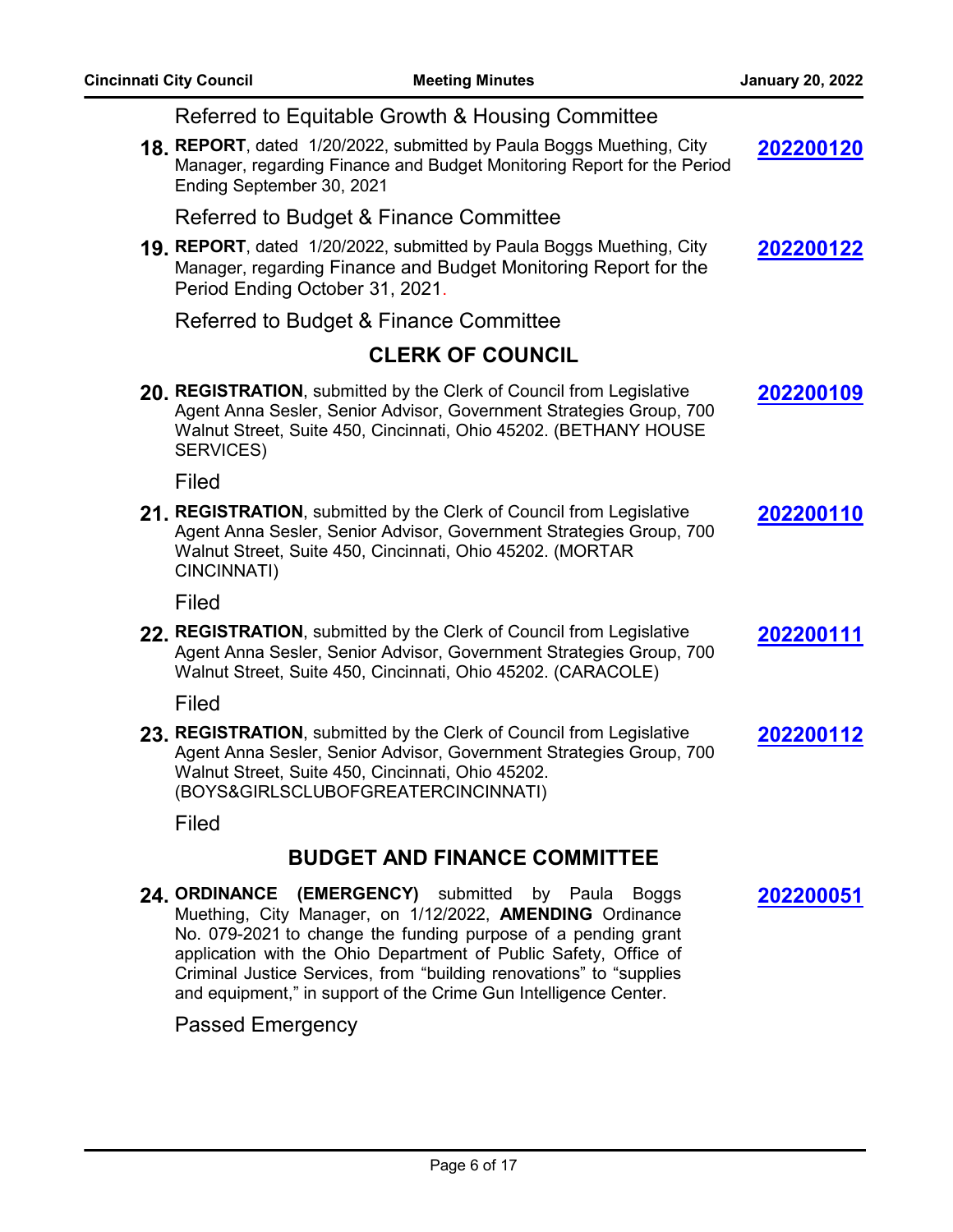| Yes: | Vice Mayor Kearney<br><b>Councilmember Camerding</b><br><b>Councilmember Harris</b><br><b>Councilmember Jeffreys</b><br>Councilmember Johnson<br><b>Councilmember Keating</b><br>Councilmember Landsman<br><b>President Pro Tempore Parks</b><br><b>Councilmember Owens</b><br>Enactment No: 0002-2022 |
|------|--------------------------------------------------------------------------------------------------------------------------------------------------------------------------------------------------------------------------------------------------------------------------------------------------------|
|      | Emergency clause to remain                                                                                                                                                                                                                                                                             |
| Yes: | Vice Mayor Kearney<br><b>Councilmember Camerding</b><br><b>Councilmember Harris</b><br><b>Councilmember Jeffreys</b><br>Councilmember Johnson<br><b>Councilmember Keating</b><br>Councilmember Landsman<br><b>President Pro Tempore Parks</b><br><b>Councilmember Owens</b><br>Enactment No: 0002-2022 |
|      | Suspension of the three readings                                                                                                                                                                                                                                                                       |
| Yes: | Vice Mayor Kearney<br><b>Councilmember Camerding</b><br><b>Councilmember Harris</b><br>Councilmember Jeffreys<br>Councilmember Johnson<br><b>Councilmember Keating</b><br>Councilmember Landsman<br><b>President Pro Tempore Parks</b><br><b>Councilmember Owens</b><br>Enactment No: 0002-2022        |
|      | 25. ORDINANCE (EMERGENCY) submitted by Paula<br><b>Boggs</b><br>Muething, City Manager, on 1/12/2022, AMENDING Ordinance<br>No. 0320-2021 to change the deposit reference from Justice                                                                                                                 |

**[202200052](http://cincinnatioh.legistar.com/gateway.aspx?m=l&id=/matter.aspx?key=7104)**

Passed Emergency

Assistance Grant Fund 368, project account no. 21JAG, to Justice

Assistance Grant Fund 478, project account no. 21JAG.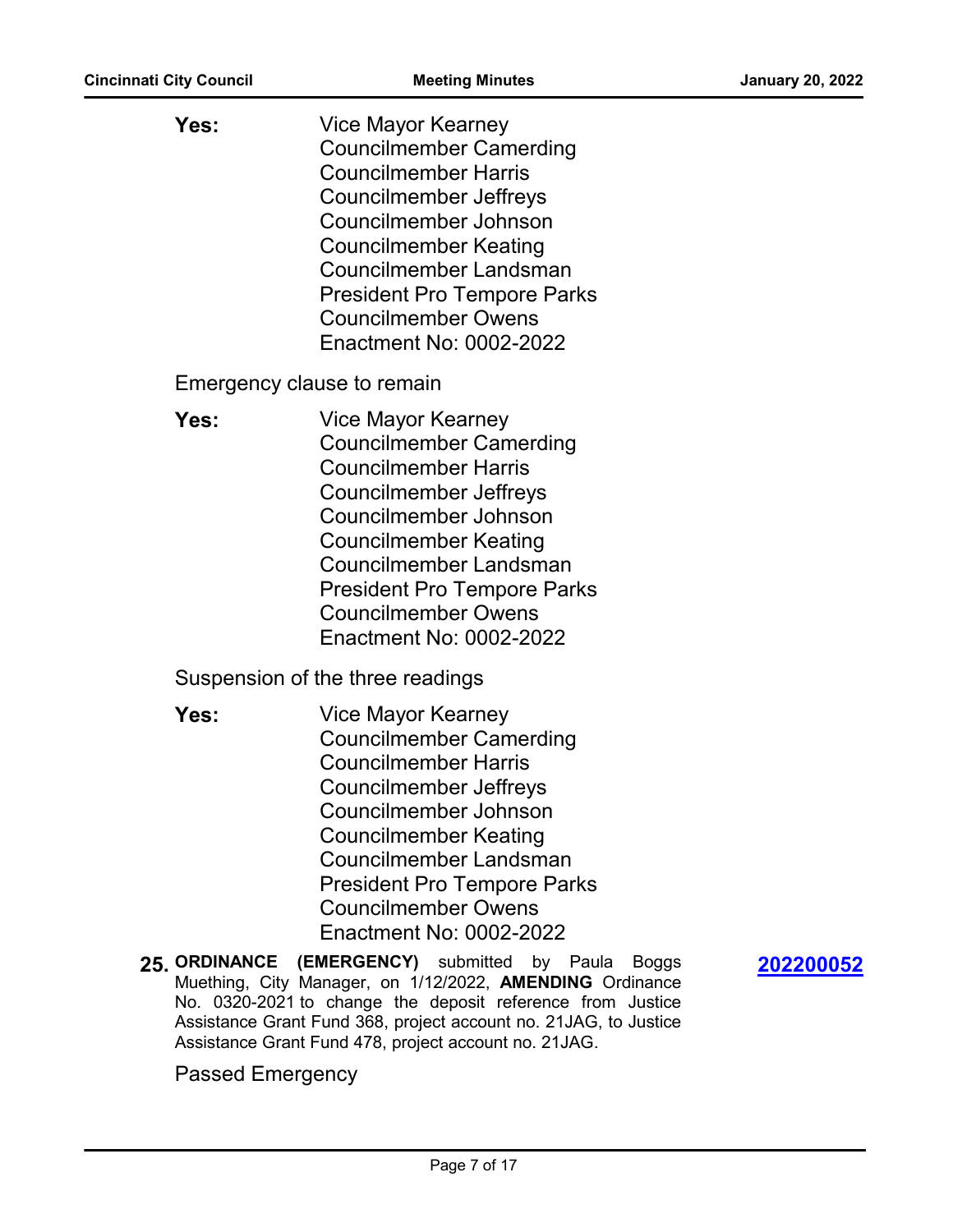| Yes:                       | Vice Mayor Kearney<br><b>Councilmember Camerding</b><br><b>Councilmember Harris</b><br><b>Councilmember Jeffreys</b><br>Councilmember Johnson<br><b>Councilmember Keating</b><br>Councilmember Landsman<br><b>President Pro Tempore Parks</b><br><b>Councilmember Owens</b><br>Enactment No: 0003-2022 |
|----------------------------|--------------------------------------------------------------------------------------------------------------------------------------------------------------------------------------------------------------------------------------------------------------------------------------------------------|
| Emergency clause to remain |                                                                                                                                                                                                                                                                                                        |
| Yes:                       | Vice Mayor Kearney<br><b>Councilmember Camerding</b><br><b>Councilmember Harris</b><br>Councilmember Jeffreys<br>Councilmember Johnson<br>Councilmember Keating<br>Councilmember Landsman<br><b>President Pro Tempore Parks</b><br><b>Councilmember Owens</b><br>Enactment No: 0003-2022               |
|                            | Suspension of the three readings                                                                                                                                                                                                                                                                       |
| Yes:                       | Vice Mayor Kearney<br><b>Councilmember Camerding</b><br><b>Councilmember Harris</b><br><b>Councilmember Jeffreys</b><br>Councilmember Johnson<br>Councilmember Keating<br>Councilmember Landsman<br><b>President Pro Tempore Parks</b><br><b>Councilmember Owens</b><br>Enactment No: 0003-2022        |
|                            | 26. ORDINANCE submitted by Paula Boggs Muething, City Manager, on<br>1/12/2022, <b>AUTHORIZING</b> the City Manager to apply for, accept, and<br>appropriate a Selective Traffic Enforcement Program Grant of up to<br>\$60,000 from the State of Ohio Department of Public Safety, Office of          |

**[202200053](http://cincinnatioh.legistar.com/gateway.aspx?m=l&id=/matter.aspx?key=7105)**

Page 8 of 17

Criminal Justice Services for the purpose of funding a program to reduce deaths and injuries resulting from vehicular accidents due to speeding,

loss of control, restraint violations, operating a vehicle under the influence, and commercial and motorcycle safety infractions.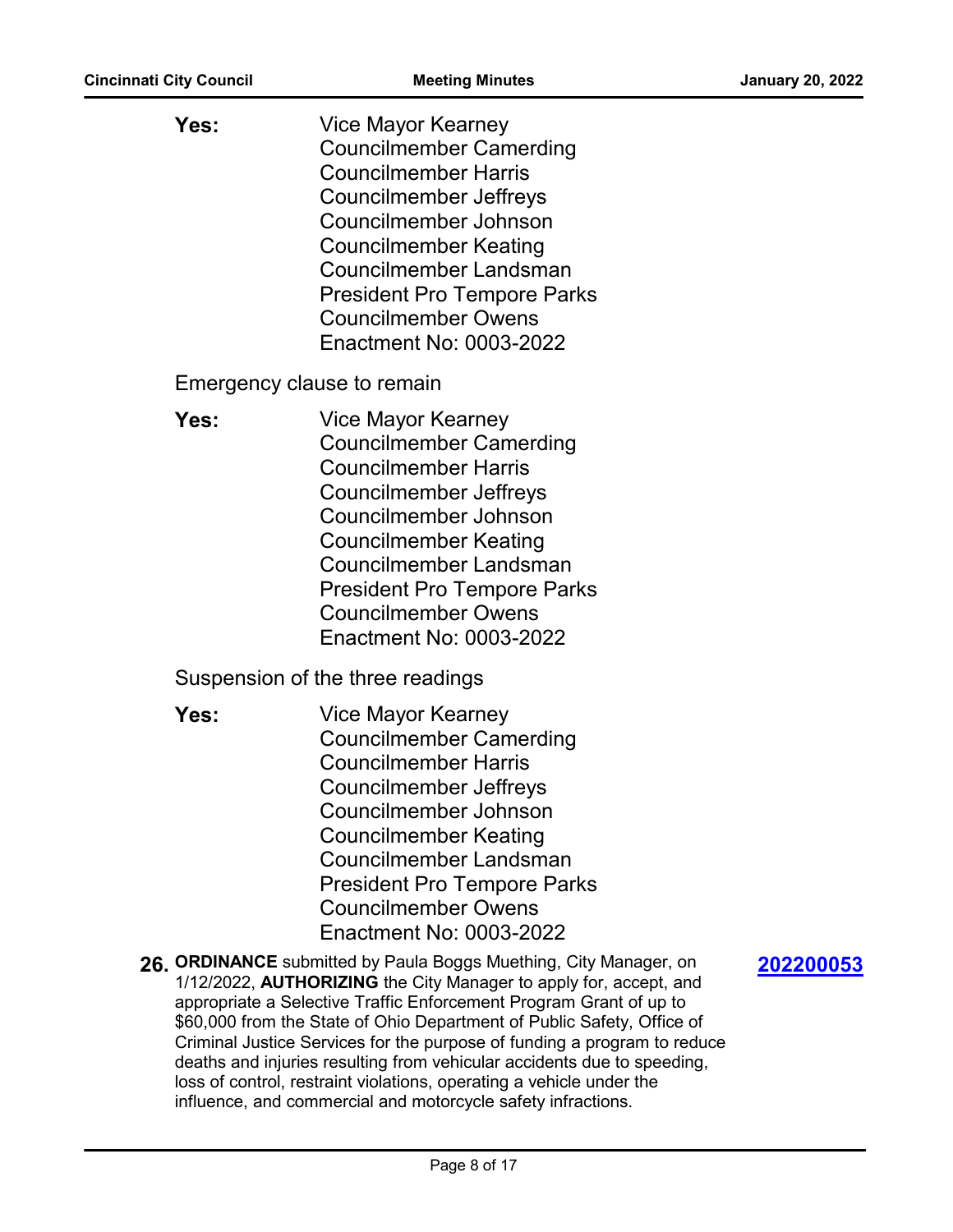| Passed |                                                                                                                                                                                                                                                                                                                                                                                                                                                        |
|--------|--------------------------------------------------------------------------------------------------------------------------------------------------------------------------------------------------------------------------------------------------------------------------------------------------------------------------------------------------------------------------------------------------------------------------------------------------------|
| Yes:   | Vice Mayor Kearney<br><b>Councilmember Camerding</b><br><b>Councilmember Harris</b><br><b>Councilmember Jeffreys</b><br>Councilmember Johnson<br><b>Councilmember Keating</b><br>Councilmember Landsman<br><b>President Pro Tempore Parks</b><br><b>Councilmember Owens</b><br>Enactment No: 0004-2022                                                                                                                                                 |
|        | Suspension of the three readings                                                                                                                                                                                                                                                                                                                                                                                                                       |
| Yes:   | Vice Mayor Kearney<br><b>Councilmember Camerding</b><br><b>Councilmember Harris</b><br>Councilmember Jeffreys<br>Councilmember Johnson<br><b>Councilmember Keating</b><br>Councilmember Landsman<br><b>President Pro Tempore Parks</b><br><b>Councilmember Owens</b><br>Enactment No: 0004-2022<br>27. ORDINANCE submitted by Paula Boggs Muething, City Manager, on<br>202200054<br>1/12/2022, AUTHORIZING the City Manager to apply for, accept, and |
|        | appropriate a grant in an amount up to \$60,000 from the Ohio<br>Department of Public Safety, Office of Criminal Justice Services, for the<br>purpose of providing funds for the FY 2021-2022 Impaired Driving<br>Enforcement Program; and AUTHORIZING the Director of Finance to<br>deposit the grant funds into Fund 368, Account No. 21IDEP.                                                                                                        |
| Passed |                                                                                                                                                                                                                                                                                                                                                                                                                                                        |
| Yes:   | <b>Vice Mayor Kearney</b><br><b>Councilmember Camerding</b><br><b>Councilmember Harris</b><br>Councilmember Jeffreys<br>Councilmember Johnson<br><b>Councilmember Keating</b><br><b>Councilmember Landsman</b><br><b>President Pro Tempore Parks</b><br><b>Councilmember Owens</b><br>Enactment No: 0005-2022                                                                                                                                          |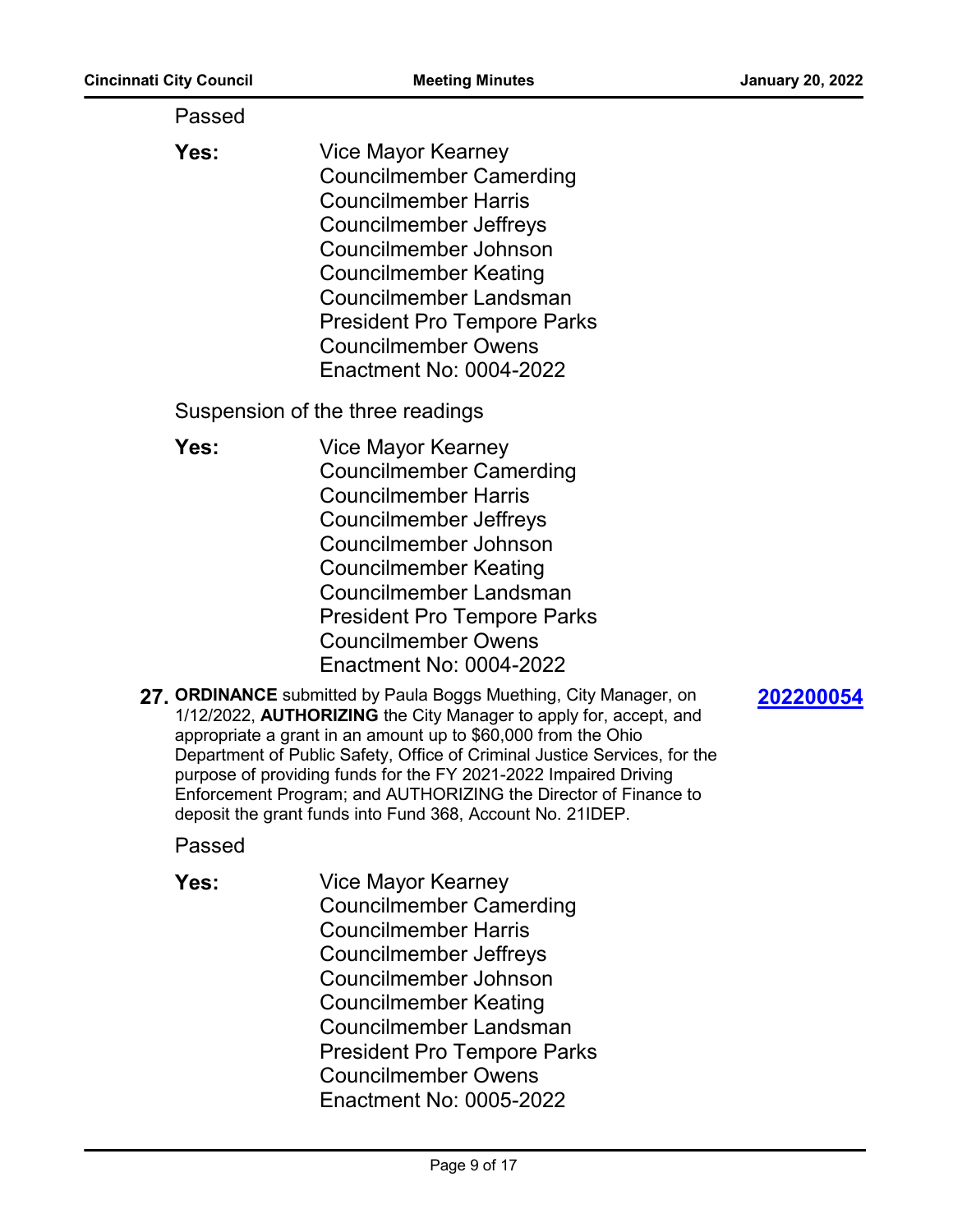Suspension of the three readings

- Vice Mayor Kearney Councilmember Camerding Councilmember Harris Councilmember Jeffreys Councilmember Johnson Councilmember Keating Councilmember Landsman President Pro Tempore Parks Councilmember Owens **Yes:** Enactment No: 0005-2022
- **28. ORDINANCE (EMERGENCY)** submitted by Paula Boggs Muething, City Manager, on 1/12/2022, **AUTHORIZING** the acceptance and deposit into General Fund Revenue account 050x8932 of \$35,750 as payment for attorney fees related to litigation in the *City of Cincinnati v. FirstEnergy, et. al.* court case; and AUTHORIZING the appropriation of \$35,750 to the Law Department's General Fund 050 non-personnel operating budget account no. 050x111x7200 for the purpose of providing funds for legal expenses.

#### Passed Emergency

Vice Mayor Kearney Councilmember Camerding Councilmember Harris Councilmember Jeffreys Councilmember Johnson Councilmember Keating Councilmember Landsman President Pro Tempore Parks Councilmember Owens **Yes:** Enactment No: 0006-2022

Emergency clause to remain

Vice Mayor Kearney Councilmember Camerding Councilmember Harris Councilmember Jeffreys Councilmember Johnson Councilmember Keating Councilmember Landsman President Pro Tempore Parks Councilmember Owens **Yes:**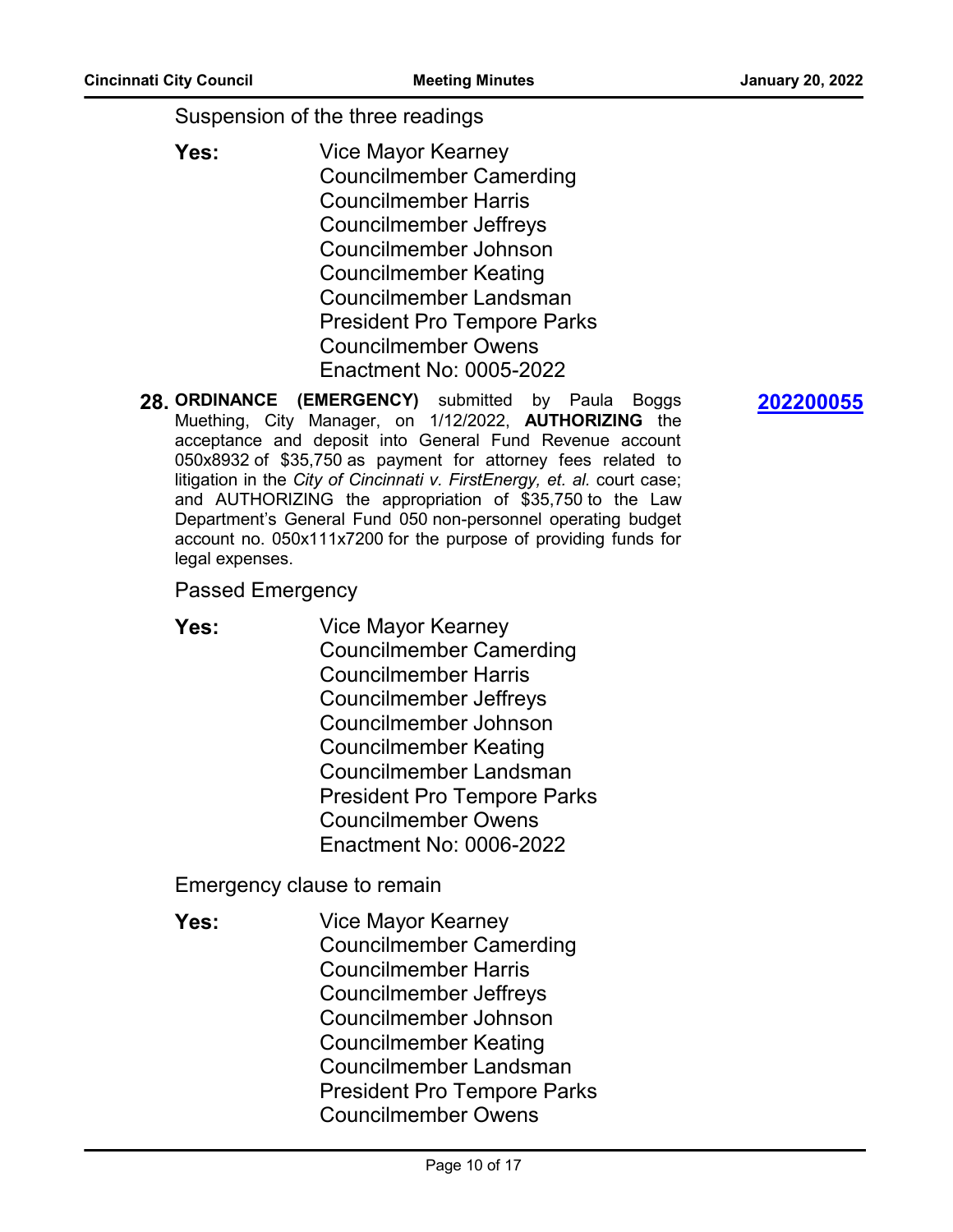#### Enactment No: 0006-2022

Suspension of the three readings

- Vice Mayor Kearney Councilmember Camerding Councilmember Harris Councilmember Jeffreys Councilmember Johnson Councilmember Keating Councilmember Landsman President Pro Tempore Parks Councilmember Owens **Yes:** Enactment No: 0006-2022
- **29. ORDINANCE (EMERGENCY)** submitted by Paula Boggs Muething, City Manager, on 1/12/2022, **AUTHORIZING** the City Manager to accept and appropriate a grant of up to \$29,091 from the Ohio Urban Transit Program awarded by the Ohio Department of Transportation to the Streetcar Operations Fund non-personnel operating budget account no. 455x236x7200 for the purpose of providing resources for preventative maintenance on the streetcar system; and AUTHORIZING the Director of Finance to deposit the grant resources into Special Revenue Fund 455, "Streetcar Operations."

#### Passed Emergency

Vice Mayor Kearney Councilmember Camerding Councilmember Harris Councilmember Jeffreys Councilmember Johnson Councilmember Keating Councilmember Landsman President Pro Tempore Parks Councilmember Owens **Yes:** Enactment No: 0007-2022

Emergency clause to remain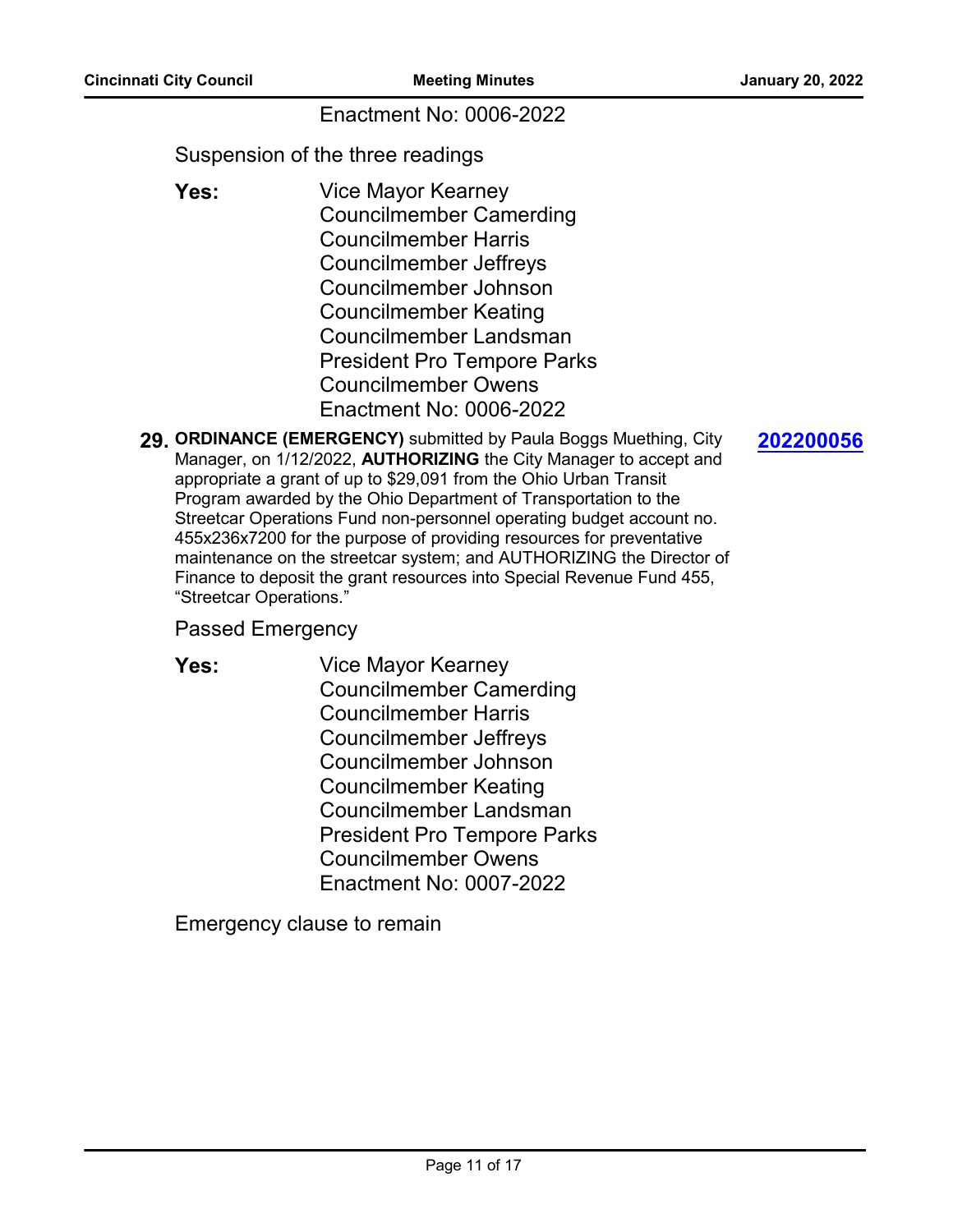| Yes: | Vice Mayor Kearney                 |
|------|------------------------------------|
|      | <b>Councilmember Camerding</b>     |
|      | <b>Councilmember Harris</b>        |
|      | <b>Councilmember Jeffreys</b>      |
|      | Councilmember Johnson              |
|      | <b>Councilmember Keating</b>       |
|      | Councilmember Landsman             |
|      | <b>President Pro Tempore Parks</b> |
|      | <b>Councilmember Owens</b>         |
|      | Enactment No: 0007-2022            |

Suspension of the three readings

- Vice Mayor Kearney Councilmember Camerding Councilmember Harris Councilmember Jeffreys Councilmember Johnson Councilmember Keating Councilmember Landsman President Pro Tempore Parks Councilmember Owens **Yes:** Enactment No: 0007-2022
- **30. ORDINANCE (EMERGENCY)** submitted by Paula Boggs Muething, City Manager, on 1/12/2022, **ESTABLISHING** new special revenue fund, Fund No. 401, "Transit Infrastructure Fund Grants," for the purpose of receiving and depositing grant resources from the Southwest Ohio Regional Transit Authority ("SORTA") Transit Infrastructure Fund program to be used for transit related roadway infrastructure improvements in the City of Cincinnati and the repayment of debt service for transit related roadway infrastructure improvements, including the Western Hills Viaduct; ESTABLISHING new capital improvement program project account no. 980x233x222388, "Beekman Street Transit Grant," for the purpose of providing resources for improvements including, but not limited to, street rehabilitation, retaining wall rehabilitation, and pedestrian safety on Beekman Avenue from Hopple Street to Elmore Street; ESTABLISHING new capital improvement program project account no. 980x233x222389, "Paxton Avenue Transit Grant," for the purpose of providing resources for improvements including, but not limited to, street rehabilitation and intersection improvements on Paxton Avenue from Wasson Road to Marburg Avenue; ESTABLISHING new capital improvement program project account no. 980x233x222390, "Warsaw Avenue Transit Grant," for the purpose of providing resources for improvements including, but not limited to, street rehabilitation, restriping, and pedestrian safety on Warsaw Avenue from Glenway Avenue to Grand Avenue; ESTABLISHING new capital improvement program project account no. 980x233x222391, "River Road Transit Grant," for the purpose of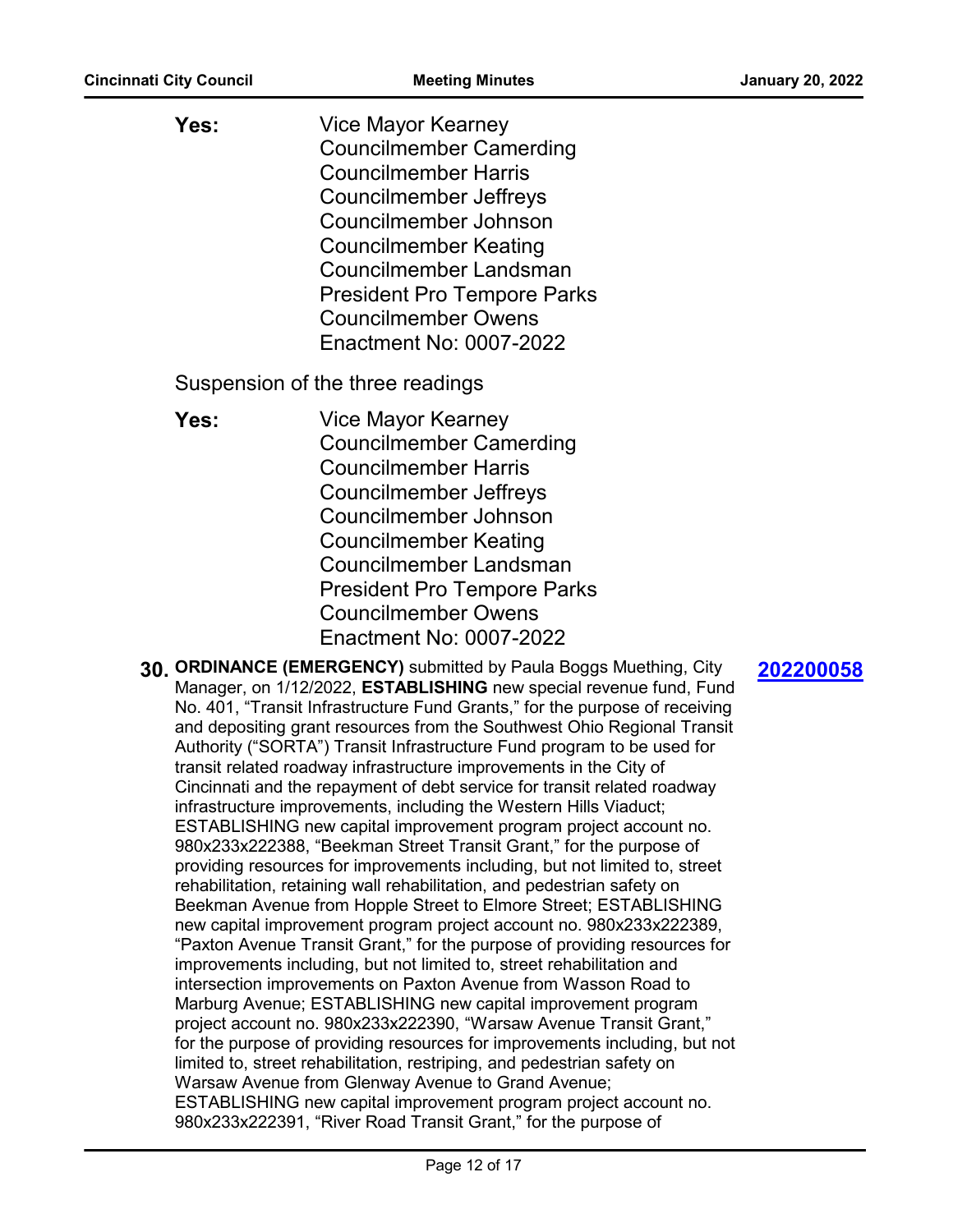providing resources for improvements including, but not limited to, street rehabilitation and restriping on River Road from Fairbanks Avenue to Anderson Ferry Road; ESTABLISHING new capital improvement program project account no. 980x233x222392, "Western Hills Viaduct Transit Grant," for the purpose of providing resources for improvements including, but not limited to, the demolition and construction of the Western Hills Viaduct project; AUTHORIZING the City Manager to accept and deposit into Fund No. 401, "Transit Infrastructure Fund Grants," grant resources totaling up to \$205 million from the SORTA Transit Infrastructure Fund program, which will be received over 25 years at a rate of \$8.2 million per year for the Western Hills Viaduct project; AUTHORIZING the City Manager to accept and deposit into Fund No. 401, "Transit Infrastructure Fund Grants," grant resources totaling up to \$7.21 million from the SORTA Transit Infrastructure Fund for various other capital improvement projects; AUTHORIZING the City Manager to transfer and appropriate up to \$15.41 million from the unappropriated surplus of Fund No. 401, "Transit Infrastructure Fund Grants," to newly established capital improvement program project accounts, according to the attached schedule of transfer; and AUTHORIZING the City Manager to enter into any necessary agreements to accept grant resources.

- Passed Emergency
- Vice Mayor Kearney Councilmember Camerding Councilmember Harris Councilmember Jeffreys Councilmember Johnson Councilmember Keating Councilmember Landsman President Pro Tempore Parks Councilmember Owens **Yes:** Enactment No: 0008-2022

Emergency clause to remain

- Vice Mayor Kearney Councilmember Camerding Councilmember Harris Councilmember Jeffreys Councilmember Johnson Councilmember Keating Councilmember Landsman President Pro Tempore Parks Councilmember Owens **Yes:** Enactment No: 0008-2022
- Suspension of the three readings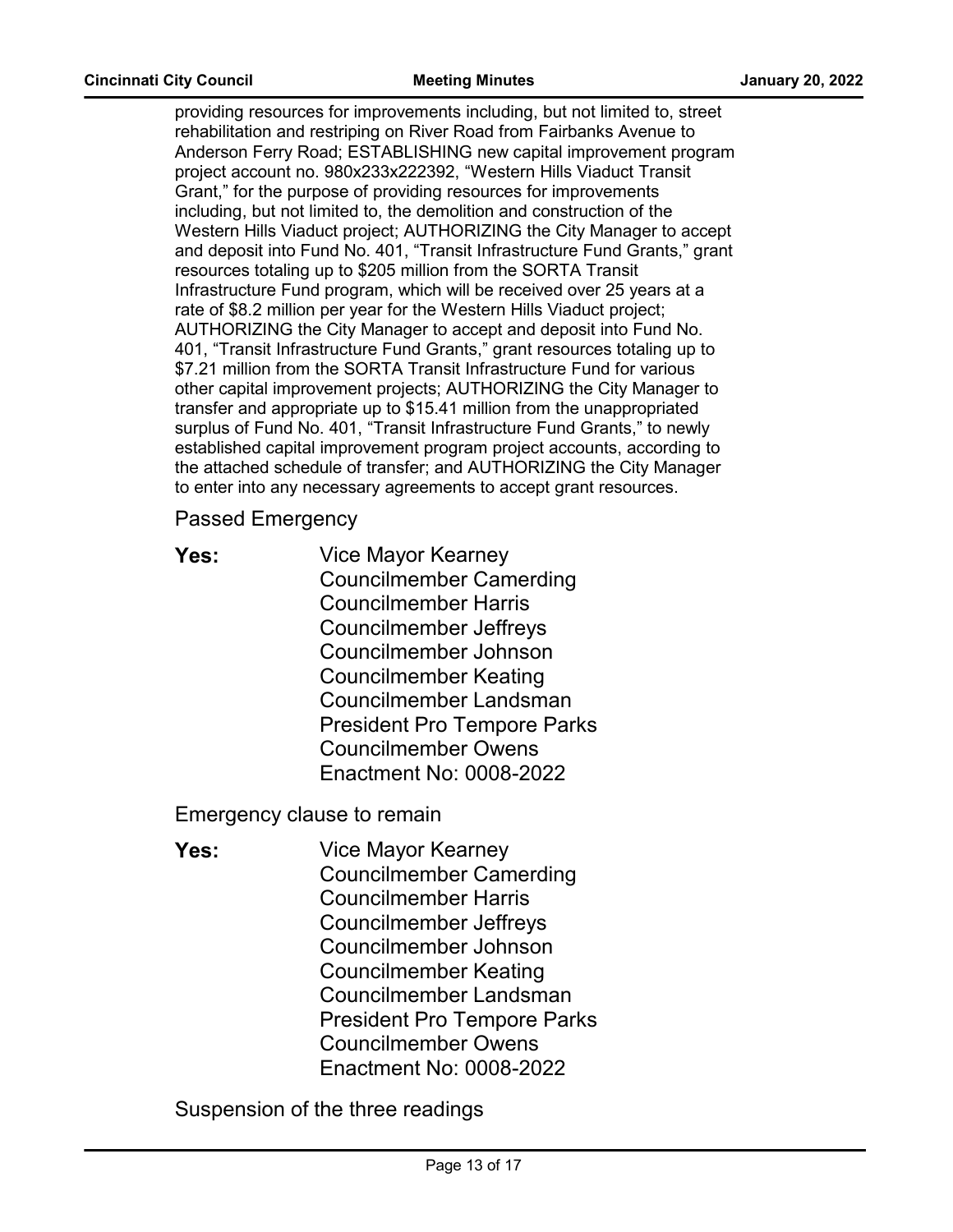- Vice Mayor Kearney Councilmember Camerding Councilmember Harris Councilmember Jeffreys Councilmember Johnson Councilmember Keating Councilmember Landsman President Pro Tempore Parks Councilmember Owens **Yes:** Enactment No: 0008-2022
- **31. ORDINANCE (EMERGENCY)** submitted by Paula Boggs Muething, City Manager, on 1/12/2022, **AUTHORIZING** the City Manager to accept an in-kind donation of third-party ballfield renovation services provided by the Cincinnati Reds Community Fund valued at \$100,000, for the purpose of ballfield renovations at select Cincinnati Recreation Commission locations.

#### Passed Emergency

Vice Mayor Kearney Councilmember Camerding Councilmember Harris Councilmember Jeffreys Councilmember Johnson Councilmember Keating Councilmember Landsman President Pro Tempore Parks Councilmember Owens **Yes:** Enactment No: 0009-2022

Emergency clause to remain

Vice Mayor Kearney Councilmember Camerding Councilmember Harris Councilmember Jeffreys Councilmember Johnson Councilmember Keating Councilmember Landsman President Pro Tempore Parks Councilmember Owens **Yes:** Enactment No: 0009-2022

Suspension of the three readings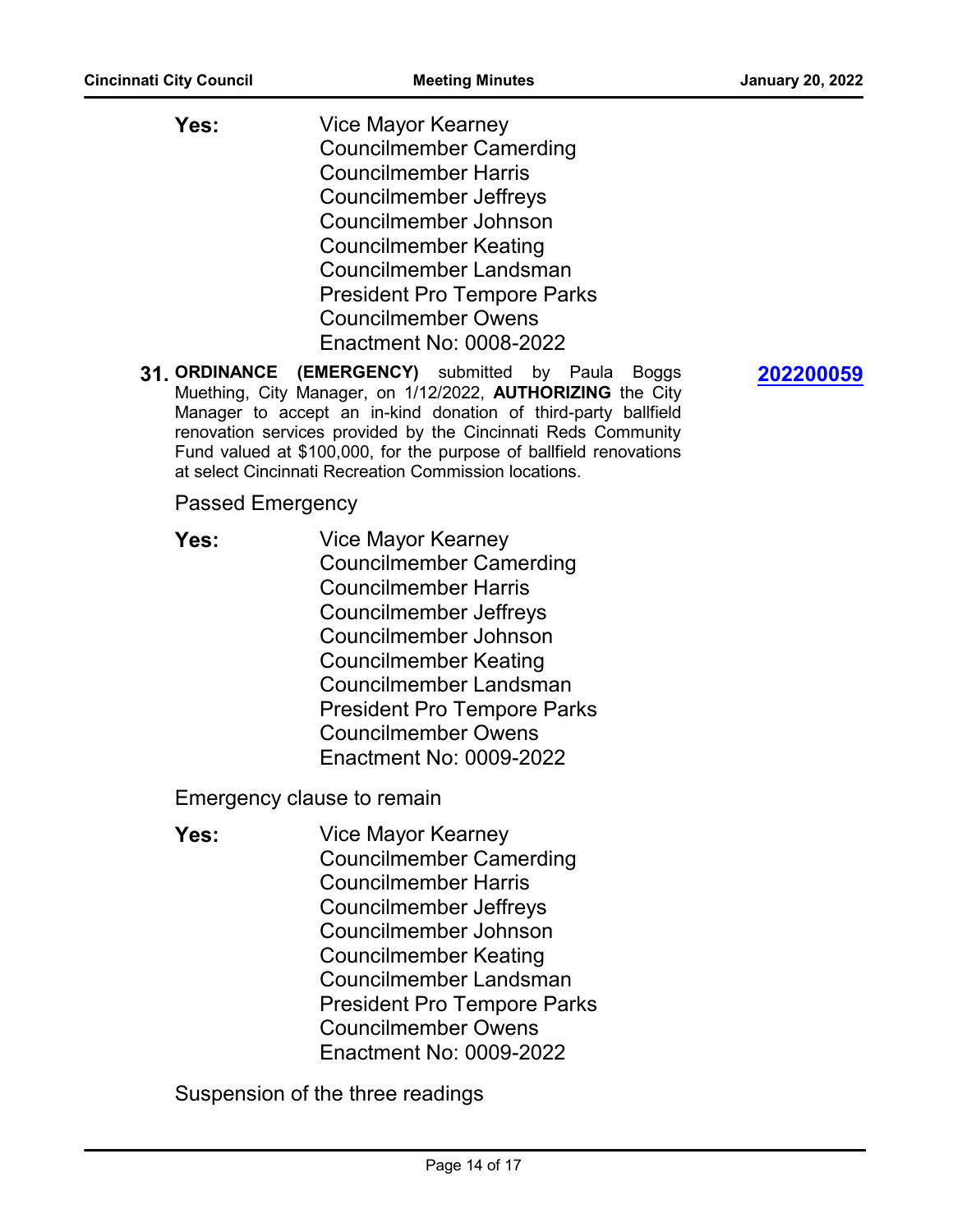- Vice Mayor Kearney Councilmember Camerding Councilmember Harris Councilmember Jeffreys Councilmember Johnson Councilmember Keating Councilmember Landsman President Pro Tempore Parks Councilmember Owens **Yes:** Enactment No: 0009-2022
- **32. ORDINANCE (EMERGENCY)** submitted by Paula Boggs Muething, City Manager, on 1/12/2022, **AUTHORIZING** the City Manager to accept a rebate in the amount of up to \$100,000 from Dynegy Energy Services, LLC and deposit it in the General Fund; AUTHORIZING the City Manager to accept annual rebates in the amount of up to \$100,000 from Dynegy Energy Services, LLC and deposit them in the General Fund for each fiscal year from FY 2023 through FY 2026; and AUTHORIZING the Director of Finance to deposit rebates from Dynegy Energy Services, LLC into General Fund revenue account no. 050x8228.
	- Passed Emergency
	- Vice Mayor Kearney Councilmember Camerding Councilmember Harris Councilmember Jeffreys Councilmember Johnson Councilmember Keating Councilmember Landsman President Pro Tempore Parks Councilmember Owens **Yes:** Enactment No: 0010-2022

Emergency clause to remain

Vice Mayor Kearney Councilmember Camerding Councilmember Harris Councilmember Jeffreys Councilmember Johnson Councilmember Keating Councilmember Landsman President Pro Tempore Parks Councilmember Owens **Yes:**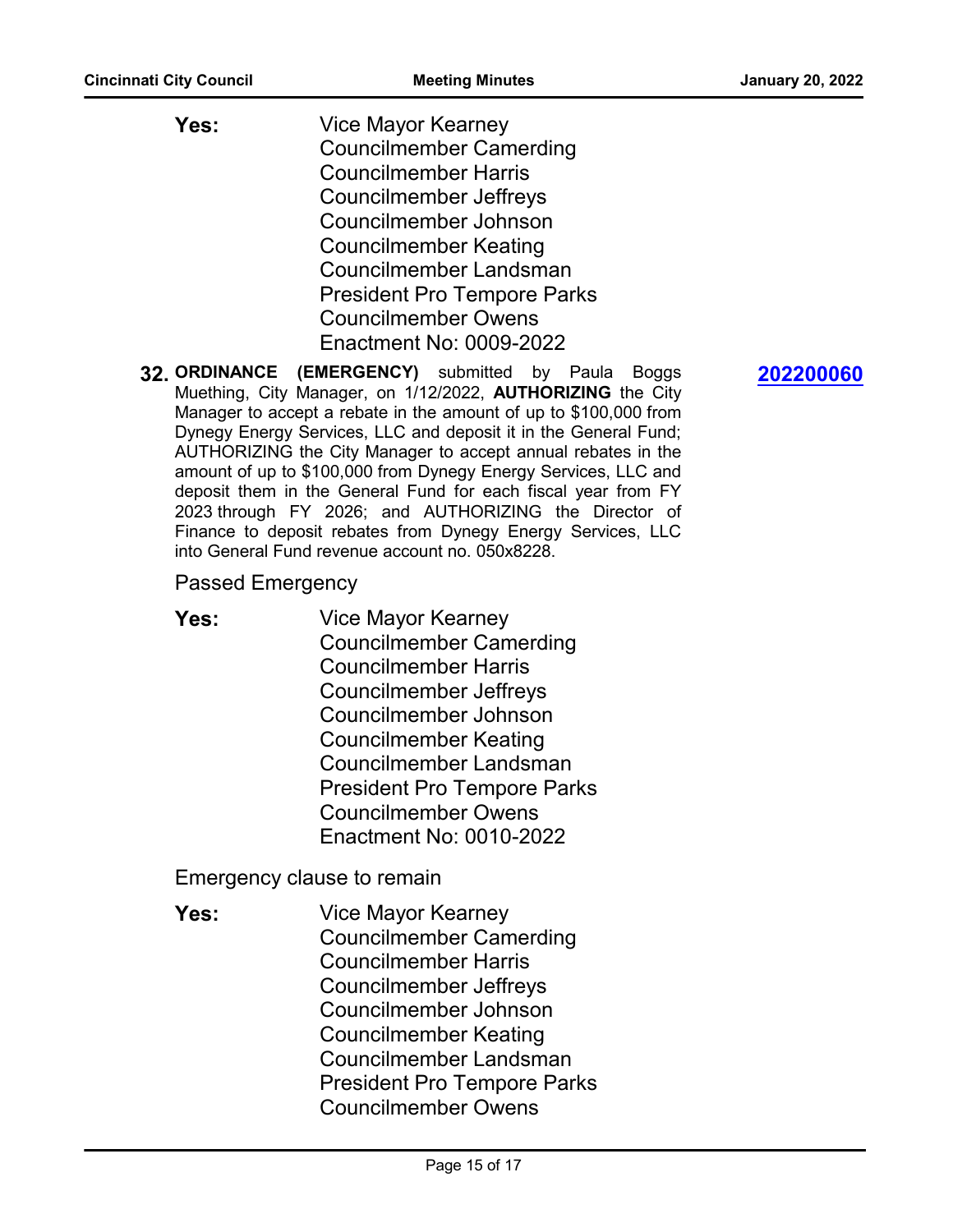**[202200116](http://cincinnatioh.legistar.com/gateway.aspx?m=l&id=/matter.aspx?key=7149)**

#### Enactment No: 0010-2022

Suspension of the three readings

Vice Mayor Kearney Councilmember Camerding Councilmember Harris Councilmember Jeffreys Councilmember Johnson Councilmember Keating Councilmember Landsman President Pro Tempore Parks Councilmember Owens **Yes:** Enactment No: 0010-2022

### **SUPPLEMENTAL ITEMS**

#### **CLIMATE, ENVIRONMENT & INFRASTRUCTURE COMMITTEE**

**33. MOTION**, submitted by Councilmembers Jeffreys and Owens, **WE MOVE** that, the Administration pause work on the Central Parkway bike lane extension as a shared use path from Marshall Street to Ludlow Avenue and provide a report within thirty (30) days on the cost, design, and feasibility of continuing the Central Parkway bike lane north from its current northern terminus at Marshal Avenue with three options: (1) its current design structure as a protected bike lane; (2) a design as protected bike lane along the entire extension with a tree and/or grass median; (3) a design as a protected bike lane with a tree and/or grass median along only portions of it. WE FURTHER MOVE that, in that report the Administration outline alternative uses for the already approved funding to extend the Central Parkway protected bike lane downtown to major employers and to the riverfront and the Oasis Trail and potential ways to ensure that OKI funding can be utilized. WE FURTHER MOVE that, this already approved funding only be utilized for bike infrastructure-as it was originally intended. (STATEMENT ATTACHED)

Adopted

Vice Mayor Kearney Councilmember Camerding Councilmember Harris Councilmember Jeffreys Councilmember Johnson Councilmember Keating Councilmember Landsman President Pro Tempore Parks Councilmember Owens **Yes:**

#### **No announcements at this time**